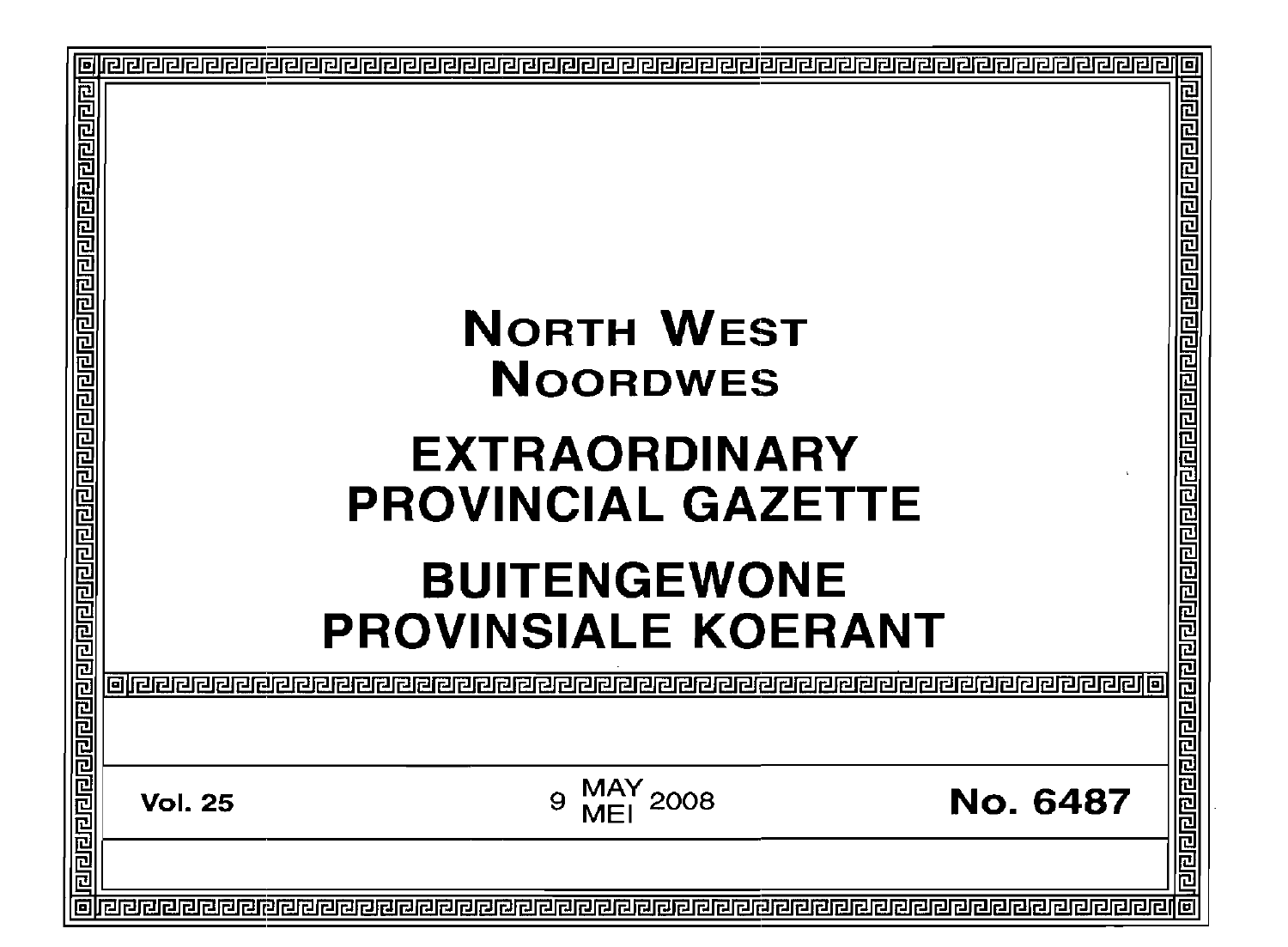# No.

# **CONTENTS • INHOUD**

Page Gazette No. No.

#### **OFFICIAL NOTICE**

| 11 Nature Conservation Ordinance (12/1983), Bophuthatswana Nature Conservation Act, 1973 and Cape Nature and |      |
|--------------------------------------------------------------------------------------------------------------|------|
|                                                                                                              | 6487 |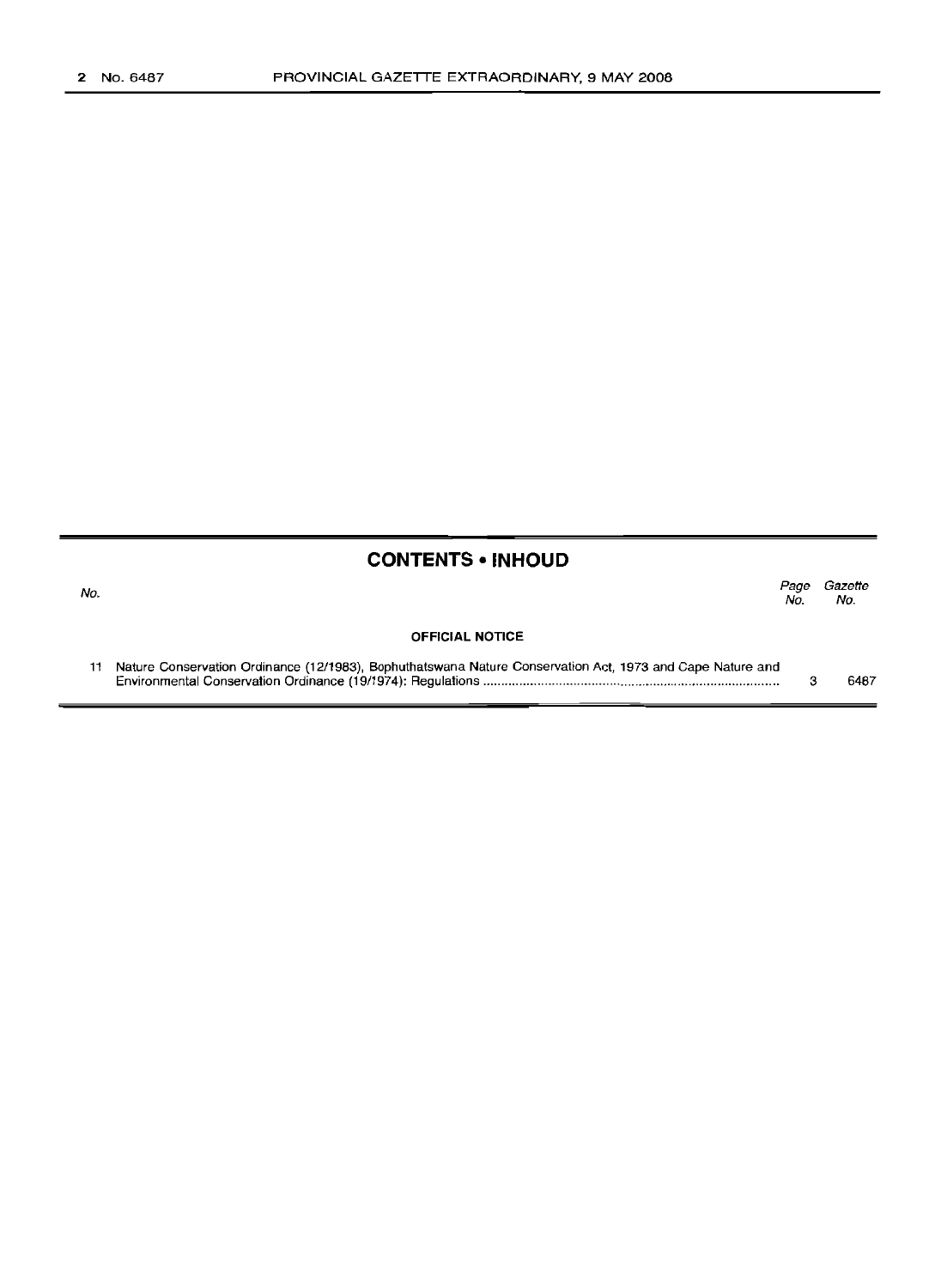# **OFFICIAL NOTICE**

### **OFFICIAL NOTICE 11 OF 2008**

## **NORTH WEST DEPARTMENT OF AGRICULTURE, CONSERVATION AND ENVIRONMENT**

### **NORTH WEST PROVINCE HUNTING REGULATIONS, 2008**

### **REGULATIONS**

Regulations pertaining to the hunting of identified non-exempted game species on private, government and community owned land and the hunting of identified bird species in the North West Province and procedures for the granting of licenses and fees payable in respect thereof, in terms of  $-$ 

Sections 17 and 102 (1)(i) of the Nature Conservation Ordinance, No. 12 of 1983 (Transvaal Province);

Sections 10, 29  $(1)(b)$  and 29 $(1)(k)$  of the Bophuthatswana Nature Conservation Act, 1973 and

Sections 78(a), 79(a)(i), 79(c) and 82(1 )(0) of the Cape Nature and Environmental Conservation Ordinance, No. 19 of 1974 (Cape Province),

National Environmental Management Biodiversity Act, Act 10 of 2004: Threatened or Protected Species Regulations, 2007.

Jan Serfontein, in my capacity as the Member of the Executive Council for the Department of Agriculture, Conservation and Environment in the North West Province, in terms of the above-mentioned provisions, and in respect of areas within the boundaries of the North Wiest Province which are still subject to the provisions of the above-mentioned legislation, hereby direct that licenses to hunt on all land, not exempted in terms of the above legislation, will be processed as specified herein.

JAN SERFONTEIN **MEMBER OF THE EXECUTIVE COUNCIL DATE:**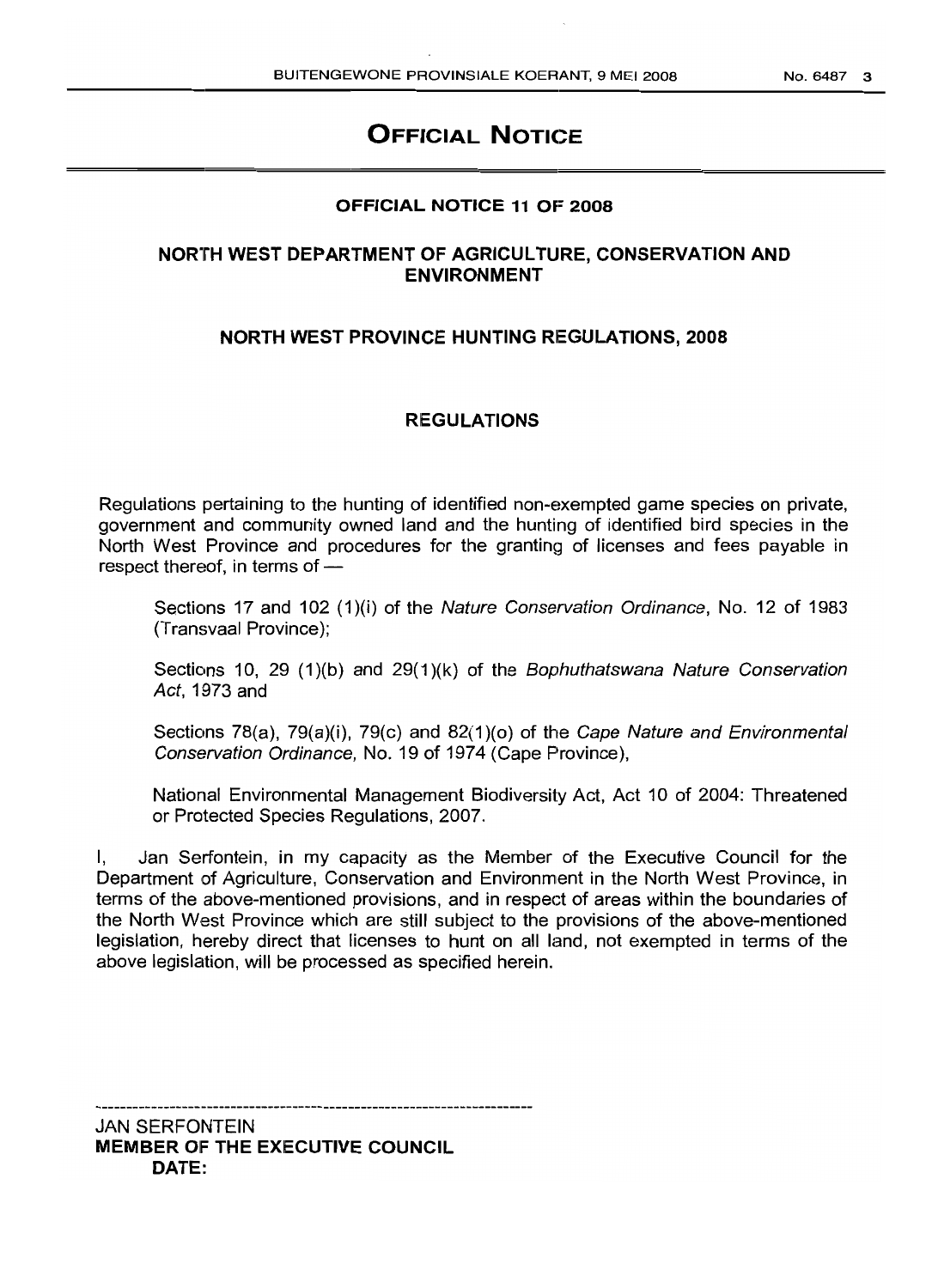#### **Definitions**

In these Regulations, any word or expression to which a meaning has been assigned in the principal legislation referred to above, will bear that meaning and, unless the context indicates otherwise-

"applicant" means a landowner, his designated representative or a hunter who applies for a license to hunt in terms of these regulations;

"bird" means any feathered wild animal;

"Department" means the Department of Agriculture, Conservation and Environment the North West Province;

"game" means huntable species, excluding birds as indicated in Schedule 1;

"hunt" means to shoot at, to kill, to pursue, to search for or to lie in wait with the intent to kill or shoot game or birds;

"hunter" means any person who engages in the activity to hunt;

"hunting season" means the specified time within which legal hunting is allowed, subject to authorisation in terms of these regulations;

"landowner" means any person, legal entity, tribal authority or organ of state that is the authorised management authority, private owner, lessee or trustee of land which is situated within the boundaries of the North West Province;

"license" means a legally obtained authorisation to hunt game or birds in the North West Province;

## 1. Scope of application

These regulations:

- (a) apply to any landowner and/or any hunter within the boundaries of the North West Province, and replace any previous declaration of a hunting season within the boundaries of the North West Province.
- (b) must be read in conjunction with the following legislation:
	- (i) Nature Conservation Ordinance, No. 12 of 1983 (Transvaal Province);
	- (ii) Bophuthatswana Nature Conservation Act, 1973, (Act No. 3 of 1973);
	- (iii) Nature and Environmental Conservation Ordinance, No. 19 of 1974 (Cape Province).

(iv) National Environmental Management Biodiversity Act, Act 10 of 2004: Threatened or Protected Species Regulations, 2007.

## 2. Responsibilities

2.1 The relevant programme manager in the Department is hereby authorised to. administer these regulations under the supervision of the Head of Department.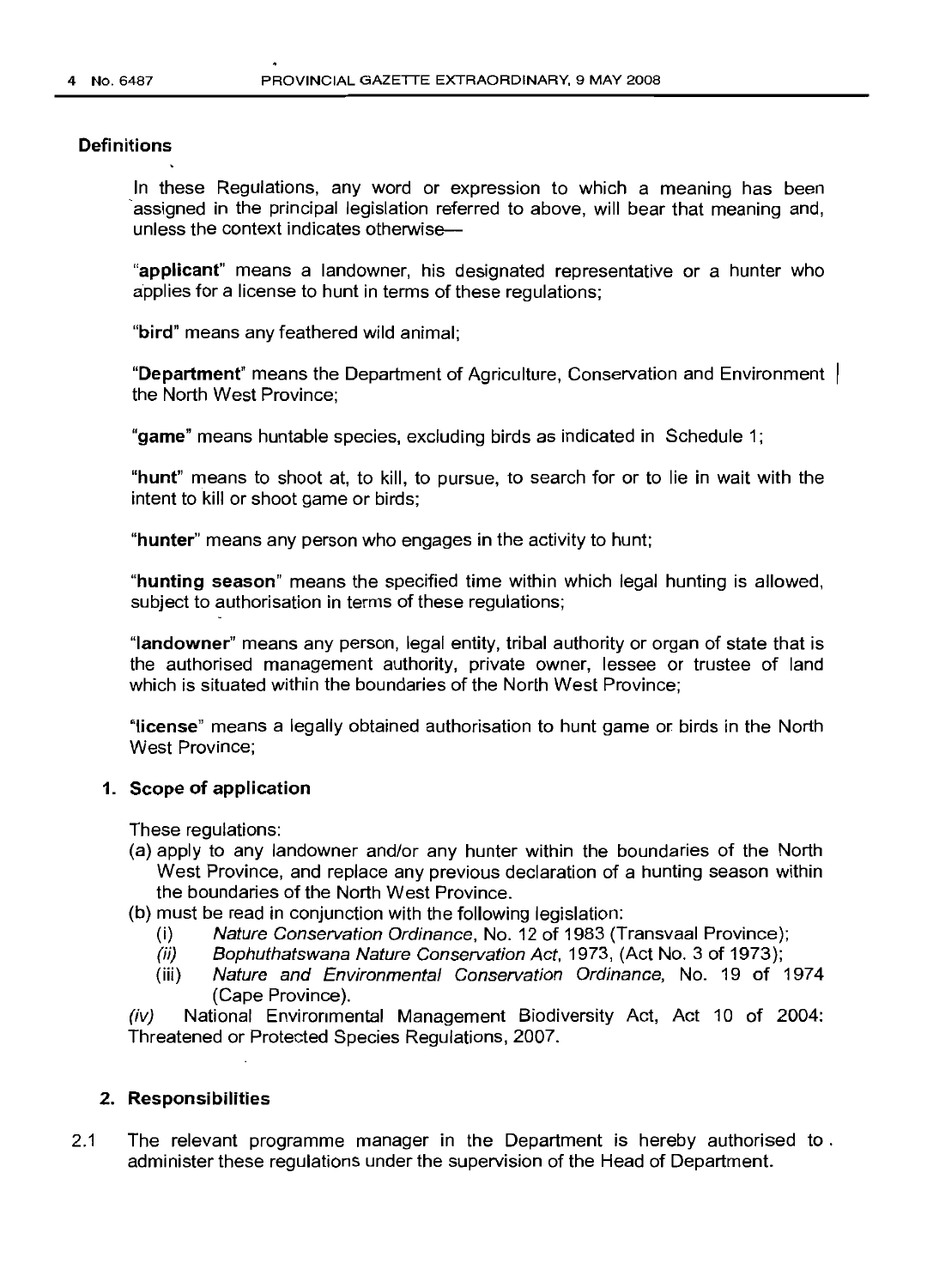- 2.2 The relevant programme manager may delegate the power to investigate, assess and· issue licenses in terms of these regulations to designated officials employed by the department.
- 2.3 **Designated officials must ensure that:** 
	- (a) landowners and hunters comply with these regulations and any other applicable legislation;
	- (b) a breach of the regulations are dealt with immediately and effectively as contemplated in the principal legislation;
	- (c) report on how many licenses issued, for what and to whom, level of compliance by applicants, hunting reports submitted, revenue generated for the province, compliance monitoring and enforcement interventions, etc. Due end October 2008 - hunting reports due earlier.

## A. HUNTABLE GAME SPECIES

## 3. Hunting season of huntable game and restrictions

- 3.1 Applications to hunt identified game species will only be considered during the period specified in regulation (4.2 & 4.3)
- 3.2 Applications for hunting of free roaming game, excluding birds, will be considered from 1 May 2008 to 31 July 2008.
- 3.3 Application for hunting game on farms that are game fenced will be considered throughout the year.

## 4. Application for licenses to hunt game

- 4.1 Any landowner who intends to hunt game on the land must apply for a license before hunting takes place.
- 4.2 A landowner must submit an application for a license to hunt to the departmental regional office within the municipal district where the hunting will take place, as reflected in Schedule 3.
- 4.3 may Should the land/ the hunting area fall within two or more regions, the landowner only apply for a license to one of the regional offices concerned.
- 4.4 A landowner must submit the followinq to a designated official at the appropriate regional office when an application for a license to hunt is made,
	- a. proof of ownership of the land, and
	- b. a certified copy of the landowner's identity document.
- 4.5 If the landowner is a lessee of the land, a certified copy of the written consent from the

landowner giving consent to hunt for the current hunting season must be submitted.

- 4.6 If the landowner is a tribal authority, a certified copy of the written consent from the tribal chief giving consent to hunt for the current hunting season must be submitted.
- 4.7 Designated officials must evaluate the application with due consideration given to the following:
	- (a) Current information of the population density on the land;

(b) The landowner's track record of submitting annual hunting reports in terms of regulation 8 and general compliance with these requlations in the past.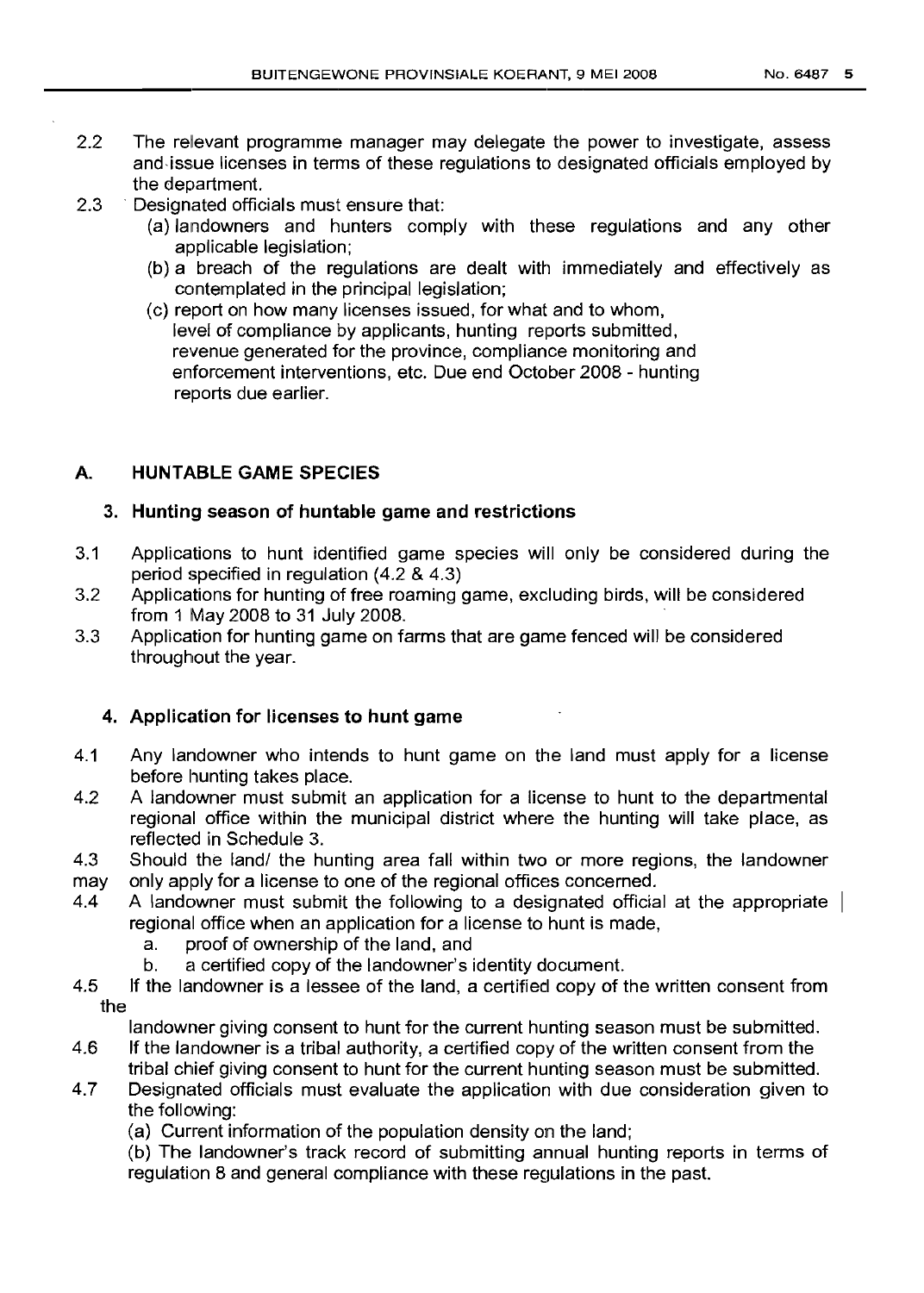### 5. Issuing of licenses to hunt game

- 5.1 Designated officials must process and communicate the outcome of the application to the landowner within 10 working days after receipt of the application form and supporting documents as indicated in regulation 5.
- 5.2 A landowner must collect the endorsed application form, specifying the fees payable, from the regional office where the application was made.
- 5.3 A license will only be issued after the specified fees are paid.
- 5.4 Landowners may sell the right to hunt game indicated on the license to hunters.
- 5.5 Landowners must furnish the hunter with a written declaration stating permission to hunt on the land.

### 6. Hunting and transportation of hunted game

- 6.1 Landowners and hunters must at all times adhere to the conditions stipulated in the license.
- 6.2 Hunted game must at all times, and during transportation or while processing the meat, be accompanied by the original license.

### 7. Hunting reports of hunted game

- 7.1 Landowners must submit a completed hunting report before 31 August 2008 to the regional office where the license was issued.
- 7.2 The hunting report must be completed in the format as indicated in Schedule 4.
- 7.3 Failure to submit a hunting report in the prescribed format within the prescribed period will result in non-compliance with the principal legislation.

#### B. HUNTABLE GAME BIRDS

#### 8. Hunting season for game birds and restrictions

- 8.1 Any person who intends to hunt birds must apply for a license before hunting takes place.
- 8.2 An application for a license to hunt birds must be submitted to any departmental regional office.
- 8.3 Designated officials must evaluate the application with due consideration given to the following:
	- (a) Current information of the bird population density on the land;
	- (b) The hunter's track record of submitting annual hunting reports in terms of regulation 13 and general compliance with these regulations in the past.
	- (c) The principles setout in section 2 of the National Environmental Management Act, 1998.
- 8.4 Hunting of any birds shall not be allowed on farms in the immediate vicinity of Barberspan and Leeupan namely Barberspan 30910, Leeupan 27910, Vergenoeg 30310 and Zandvalei 30110 and adjacent wetlands.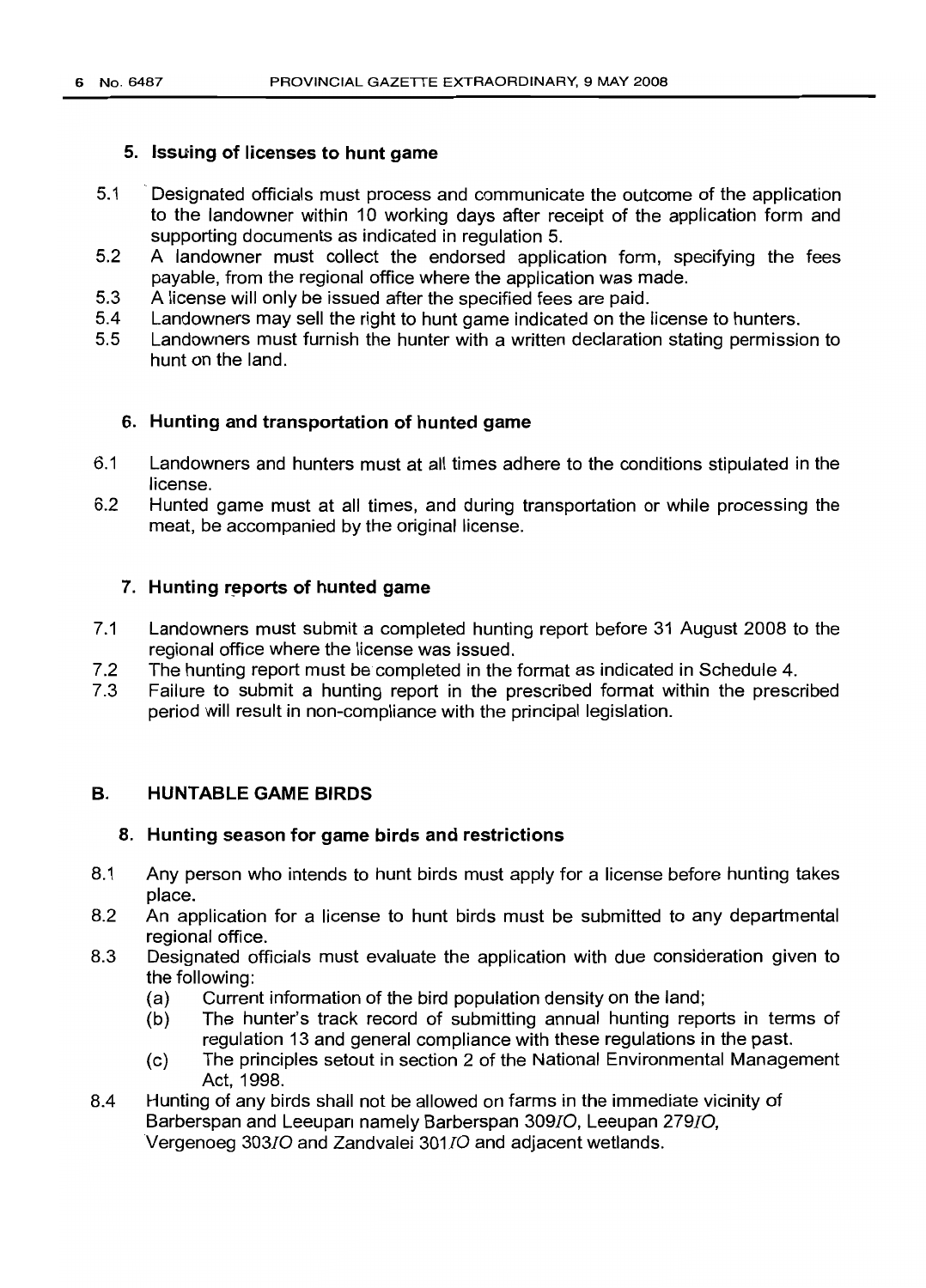## 9. Application for licenses to hunt birds

- 9.t Any person who intends to hunt birds must apply for a license before hunting takes Place.
- 9.2 An application for a license to hunt birds must be submitted to any departmental regional office
- 9.3 Designated officials must evaluate the application with due consideration given to the

followinq

- (a) Current information of the bird population density on the land;
- (b) The hunter's track record of submitting annual hunting reports in terms of requlation 13 and general compliance with these regulations in the past
- (c) The principles set out in section 2 of the National Environmental Management Act, 1998

## 10. lssuinq of licenses to hunt birds

- 10.1 Designated officials must process and communicate the outcome of the application to the hunter within ten (10) working days after receipt of the application;
- 10.2 The hunter must collect the endorsed application form, speCifying the fees payable, from the reqional office where the application was lodged.
- 10.3 A license will only be issued after the specified fees are paid.
- 10.4 Hunters may not sell or transfer the right to hunt birds to other hunters.

## 11. Huntinq and transportation of hunted birds

- 11.1 Hunters must at all times adhere to the conditions stipulated in the license.
- 11.2 Hunted birds must at all times, and during transportation, be accompanied by -
	- (a) the original license and
	- (b) the written consent of the landowner where the birds were hunted.

## 12. Hunting reports of hunted birds

- 12.1 Hunters must submit a completed hunting report to the regional office where the license was issued by 30 October 2008.
- 12.2 The hunting report must be completed in the format as indicated in Schedule 5.
- 12.3 Failure to submit a hunting report in the prescribed format within the prescribed period will result in non-compliance with the principal legislation.

## 13. Non-compliance

13.1 Failure to comply with the provisions of the regulations will be subject to the penalties outlined in the principal legislation.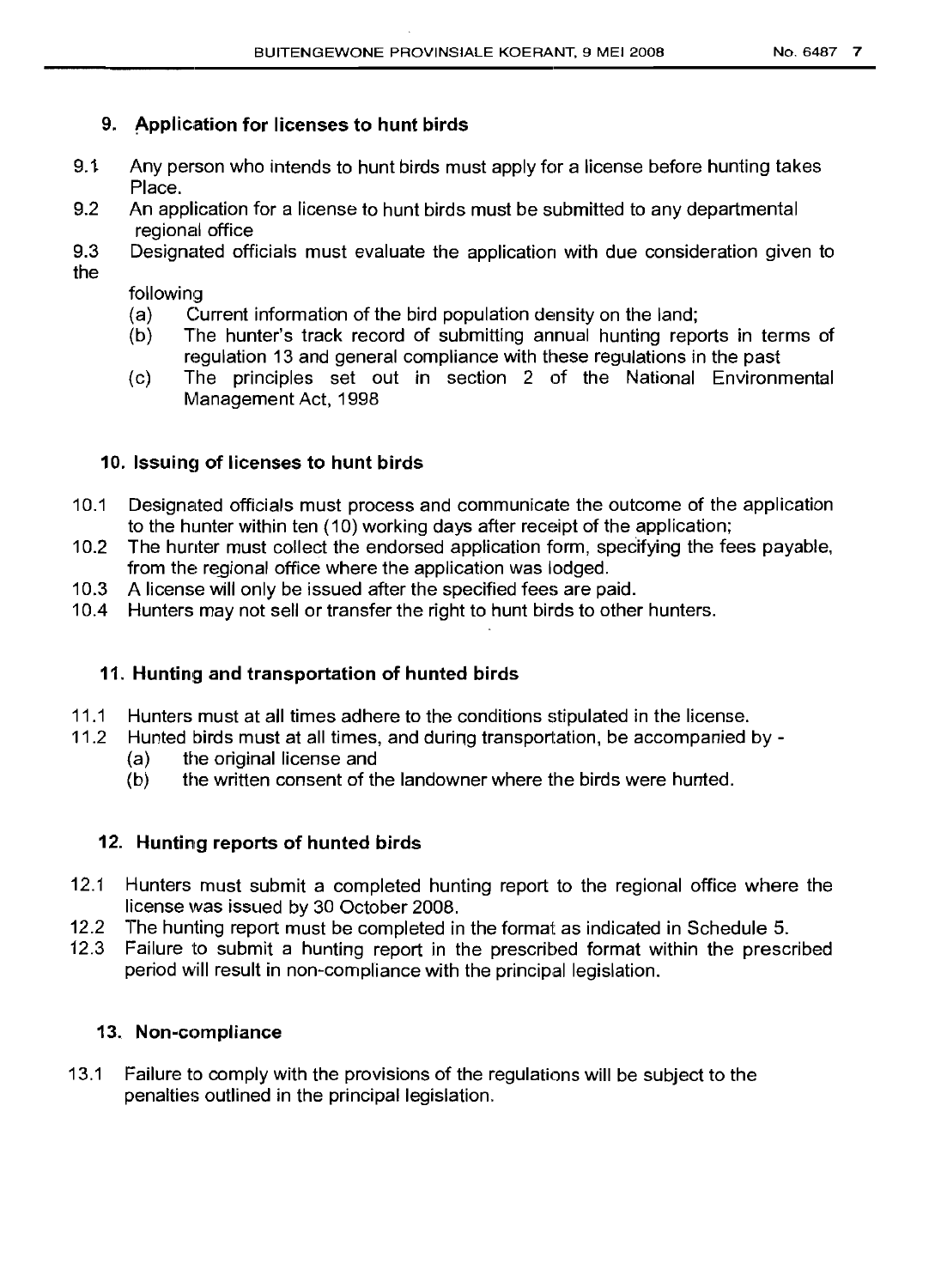## **SCHEDULE 1 - HUNTING OF BIRDS**

| <b>SPECIES</b>          | <b>SCIENTIFIC NAME</b>                                               | <b>BAG LIMIT</b> | <b>SEASON</b>  |
|-------------------------|----------------------------------------------------------------------|------------------|----------------|
| Waterfowl               | Daily bag limit: 10 birds per day with a maximum of 20 in possession |                  |                |
| White-faced Duck        | Dendrocygna viduata                                                  | 4                | 1 May - 31 Jul |
| Egyptian Goose          | Alopochen aegyptiacus                                                | 4                | 1 Jan - 31 Jul |
| Yellow-billed Duck      | Anas undulata                                                        | 4                | 1 May - 31 Jul |
| Cape Teal               | Anas capensis                                                        | 4                | 1 May - 31 Jul |
| Red-billed Teal         | Anas erythrorhynha                                                   | 4                | 1 May - 31 Jul |
| Cape Shoveler           | Anas smithii                                                         | 4                | 1 May - 31 Jul |
| Southern Pochard        | Netta erythrophthalma                                                | 3                | 1 May - 31 Jul |
| Comb (Knob-billed) Duck | Sarkidiornis melanotos                                               | 4                | 1 May - 31 Jul |
| Spur-winged Goose*      | Plectropterus gambensis                                              | 4                | 1 May - 31 Jul |
| South African Shelduck  | Tadorna cana                                                         | 2                | 1 Jan - 31 Mar |

"Allow special take off for damage control with special permit - max 5

| <b>Terrestrial gamebirds</b>       | Daily bag limit: 20 birds per day with a maximum of 40 in possession |                 |                |  |  |
|------------------------------------|----------------------------------------------------------------------|-----------------|----------------|--|--|
| Coqui Francolin (Partridge)        | Peliperdix coqui                                                     | 5               | 1 May - 30 Sep |  |  |
| Crested Francolin (Partridge)      | Dendroperdix sephaena                                                | 5               | 1 May - 30 Sep |  |  |
| Shelley's Francolin (Partridge)    | Scleroptila shelleyi                                                 | 5               | 1 May - 30 Aug |  |  |
| Redwing Francolin (Partridge)      | Scleroptila levaillantii                                             | 5               | 1 May - 30 Aug |  |  |
| Orange River Francolin (Partridge) | Scleroptila levaillantoides                                          | 5               | 1 Apr - 31 Jul |  |  |
| Red-billed Spurfowl (Francolin)    | Pternistis adspersus                                                 | 3               | 1 May - 30 Sep |  |  |
| Natal Spurfowl (Francolin)         | Pternistis natalensis                                                | 3               | 1 Jun - 30 Sep |  |  |
| Swainson's Spurfowl (Francolin)    | Pternistis swainsonii                                                | 5               | 1 Jun - 30 Sep |  |  |
| Harlequin Quail                    | Coturnix delegorguei                                                 | 5               | 1 May - 30 Aug |  |  |
| Common Quail                       | Coturnix coturnix                                                    | 10              | 1 May - 30 Aug |  |  |
| <b>Helmeted Guineafowl</b>         | Numedia meleagris                                                    | 10              | 1 May - 30 Sep |  |  |
|                                    |                                                                      |                 |                |  |  |
| <b>Sandgrouse</b>                  | Daily bag limit: 15 per day with a maximum of 45 in possession       |                 |                |  |  |
| Namaqua Sandgrouse                 | Pterocles namagua                                                    | 10              | 1 Apr - 15 Jul |  |  |
| <b>Burchell's Sandgrouse</b>       | Pterocles burchelli                                                  | 5               | 1 Nov - 31 Apr |  |  |
| Double-banded Sandgrouse           | Pterocles bicinctus                                                  | 5               | 1 Nov - 31 Apr |  |  |
|                                    |                                                                      |                 |                |  |  |
| <b>Pigeons and doves</b>           | Daily bag limit: 20 per day with a maximum of 100 in possession      |                 |                |  |  |
|                                    | (excluding Speckled Pigeon)                                          |                 |                |  |  |
| Speckled (Rock) Pigeon             | Columba guinea                                                       | No bag<br>limit | All year       |  |  |
| African Olive-Pigeon (Rameron)     | Columba arquatrix                                                    | 5               | 1 May - 30 Aug |  |  |
| Red-eyed Dove                      | Streptopelia semitorquata                                            | 20              | All year       |  |  |
| Cape Turtle-Dove                   | Streptotelia capicola                                                | 20              | All year       |  |  |
| Laughing dove                      | Streptopelia senegalensis                                            | 20              | All year       |  |  |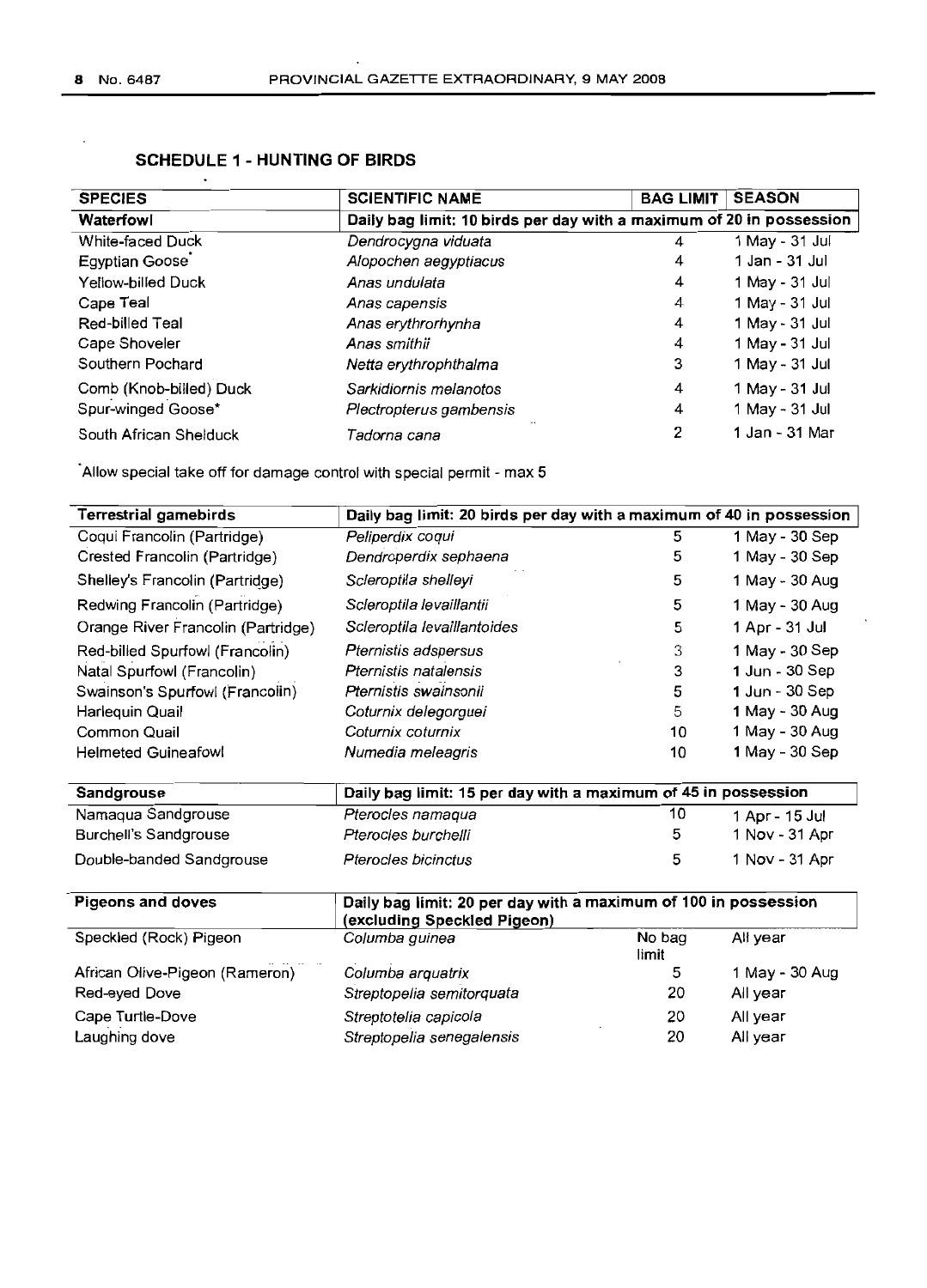# **SCHEDULE :2 -IDENTIFIED GAME AND FEES PAYABLE**

| <b>DESCRIPTION</b>       |                                          |                                                        |                              |                              |  |  |  |  |
|--------------------------|------------------------------------------|--------------------------------------------------------|------------------------------|------------------------------|--|--|--|--|
| <b>SPECIES</b>           | <b>SCIENTIFIC NAME</b><br><b>SPESIES</b> |                                                        | <b>OLD</b><br><b>TARIFFS</b> | <b>NEW</b><br><b>TARIFFS</b> |  |  |  |  |
| African Elephant         | Afrika Olifant                           | Loxodonta africana                                     | 1,000.00                     | 2,000.00                     |  |  |  |  |
| Bat eared fox            | Bakoor jakkals                           | Otocyon megalotis                                      | 100.00                       | 500.00                       |  |  |  |  |
| <b>Birds</b>             |                                          |                                                        | 50.00                        | 50.00                        |  |  |  |  |
| <b>Black Rhinoceros</b>  | <b>Swart Renoster</b>                    | Diceros bicornis                                       | 1,000.00                     | 2,000.00                     |  |  |  |  |
| <b>Black Wildebeest</b>  | <b>Swart Wildebees</b>                   | Connochaetes gnou                                      | 30.00                        | 500.00                       |  |  |  |  |
| <b>Blesbok</b>           | <b>Blesbok</b>                           | Damaliscus pygargus<br>phillipsi<br>(Damaliscus dorcas | 25.00<br>25.00               | 50.00<br>50.00               |  |  |  |  |
|                          |                                          | phillipsi)                                             |                              |                              |  |  |  |  |
| <b>Blue Duiker</b>       | <b>Blou Duiker/ Bloubok</b>              | Philantomba monticola<br>(Cephalophus monticola)       | 30.00                        | 1,000.00                     |  |  |  |  |
| <b>Blue Wildebeest</b>   | <b>Blouwildebees</b>                     | Connochaetes<br>taurinus                               | 30.00                        | 50.00                        |  |  |  |  |
| <b>Bontebok</b>          | <b>Bontebok</b>                          | Damaliscus pygargus<br>pygarus                         | 100.00                       | 100.00                       |  |  |  |  |
| Brown hyaena             | <b>Bruin hiena</b>                       | Hyaena brunnea                                         | 100.00                       | 500.00                       |  |  |  |  |
| Burchell's Zebra         | Bontsebra                                | Equus burchelli                                        | 30.00                        | 50.00                        |  |  |  |  |
| <b>Bushbuck</b>          | <b>Bosbok</b>                            | Tragelaphus scriptus                                   | 25.00                        | 300.00                       |  |  |  |  |
| Cape Buffalo             | <b>Buffel</b>                            | Syncerus caffer                                        | 50.00                        | 500.00                       |  |  |  |  |
| Cape Mountain Zebra      | Bergkwagga                               | Equus zebra zebra                                      | 30.00                        | 1,000.00                     |  |  |  |  |
| Common/Grey Duiker       | Gewone<br>Duiker/Grysduiker              | Sylvicapra grimmia                                     | 20.00                        | 50.00                        |  |  |  |  |
| Crocodile                | Krokodil                                 | Crocodylus niloticus                                   | 250.00                       | 300.00                       |  |  |  |  |
| Eland                    | Eland                                    | Taurotragus oryx                                       | 60.00                        | 100.00                       |  |  |  |  |
| Gemsbok                  | Gemsbok                                  | Oryx gazella                                           | 40.00                        | 100.00                       |  |  |  |  |
| Giraffe                  | Kameelperd                               | Giraffa camelopardalis                                 | 220.00                       | 500.00                       |  |  |  |  |
| Grey Rhebok              | Vaalribbok                               | Pelea capreolus                                        | 30.00                        | 50.00                        |  |  |  |  |
| Hartmann's Zebra         | Hartmann se<br>Bergkwagga                | Equus zebra hartmannae                                 | 50.00                        | 1,000.00                     |  |  |  |  |
| Hippopotamus             | Seekoei                                  | Hippopotamus amphibius                                 | 650.00                       | 1,000.00                     |  |  |  |  |
| Impala                   | Rooibok                                  | Aepyceros malampus                                     | 30.00                        | 30.00                        |  |  |  |  |
| Klipspringer             | Klipspringer                             | Oreotragus oreotragus                                  | 30.00                        | 1,000.00                     |  |  |  |  |
| Kudu                     | Koedoe                                   | Tragelaphus strepsiceros                               | 30.00                        | 100.00                       |  |  |  |  |
| <b>Mountain Reedbuck</b> | Rooiribbok                               | Redunca fulvorufula                                    | 30.00                        | 50.00                        |  |  |  |  |
| Nyala                    | Niala                                    | Tragelaphus angasii                                    | 30.00                        | 100.00                       |  |  |  |  |
| Oribi                    | Oorbiejie                                | Ourebia ourebi                                         | 50.00                        | 1,000.00                     |  |  |  |  |
| <b>Red Duiker</b>        | Rooi Duiker                              | Cephalophus natalensis                                 | 30.00                        | 1,000.00                     |  |  |  |  |
| Red Hartebeest           | Rooi Hartbees                            | Alcelaphus buselaphus                                  | 40.00                        | 50.00                        |  |  |  |  |
| Reedbuck                 | Rietbok                                  | Redunca arundinum                                      | 60.00                        | 100.00                       |  |  |  |  |
| Roan Antelope            | Bastergemsbok                            | Hippotragus equinus                                    | 30.00                        | 100.00                       |  |  |  |  |
| Sable Antelope           | Swartwitpens                             | Hippotragus niger                                      | 30.00                        | 100.00                       |  |  |  |  |
| Springbok                | Springbok                                | Antidorcas marsupialis                                 | 25.00                        | 30.00                        |  |  |  |  |
| Lion                     | Leeu                                     | Panthera leo                                           | 500.00                       | 1000.00                      |  |  |  |  |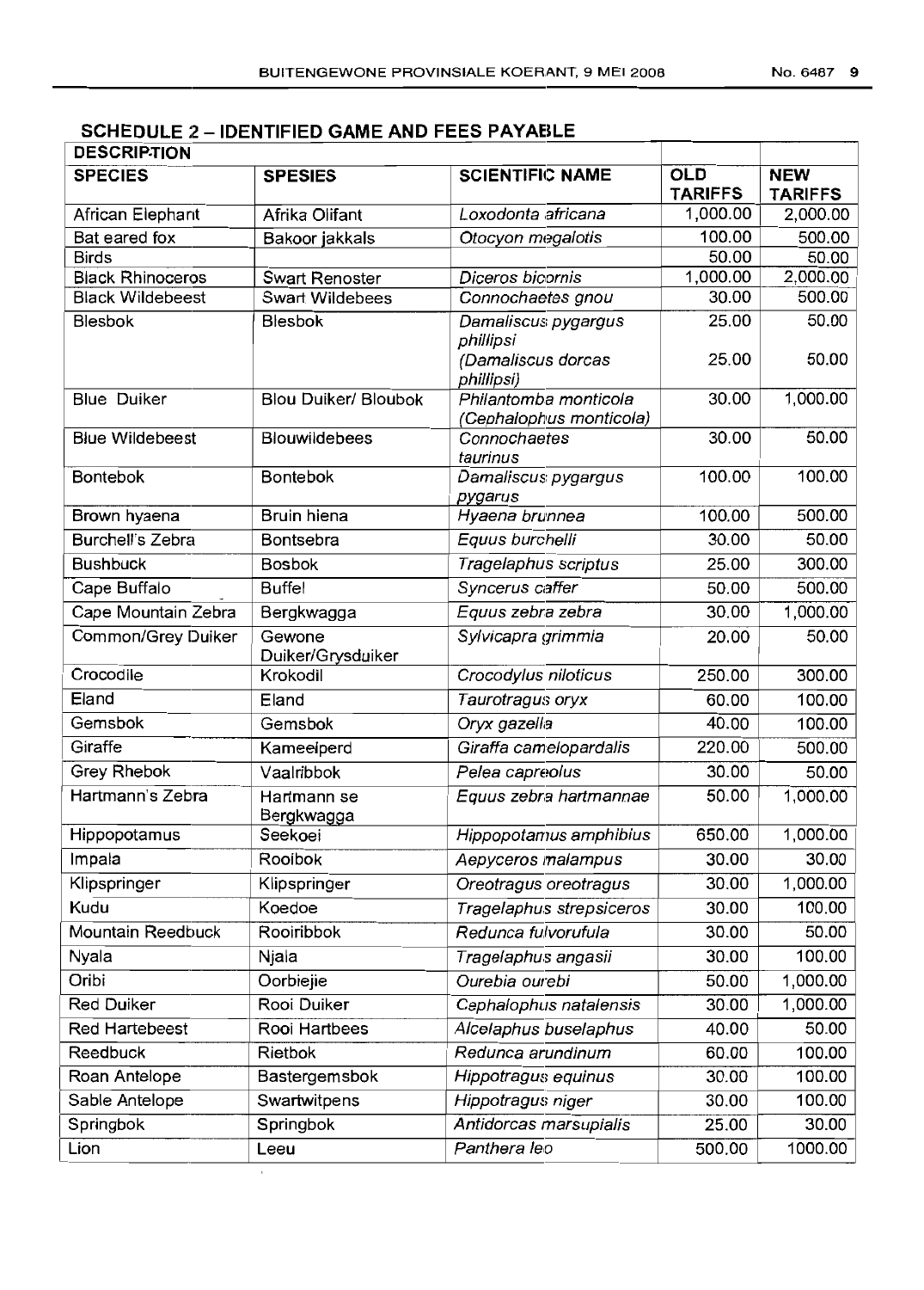| Leopard          | Luiperd     | Panthera pardus     | 300.00   | 2,000.00 |
|------------------|-------------|---------------------|----------|----------|
| Cheetah,         | Jagluiperd  | Acinonyx jubatus    | 400.00   | 2,000.00 |
| White Rhinoceros | Witrenoster | Ceratotherium simum | 1,000.00 | 1,000.00 |

## **SCHEDULE 3 - MUNICIPAL AREAS**

| <b>DISTRICT MUNICIPALITY</b>                                                                                                                                                                                                                                                                                                                                                                                                                                         | <b>DACET REGIONAL OFFICE</b>                                 |  |  |  |
|----------------------------------------------------------------------------------------------------------------------------------------------------------------------------------------------------------------------------------------------------------------------------------------------------------------------------------------------------------------------------------------------------------------------------------------------------------------------|--------------------------------------------------------------|--|--|--|
| <b>BOJANALA DISTRICT MUNICIPALITY</b>                                                                                                                                                                                                                                                                                                                                                                                                                                |                                                              |  |  |  |
| Moretele Local Municipality<br>Madibeng Local Municipality<br>Rustenburg Local Municipality<br><b>Kgetleng River Local Municipality</b><br>Moses Kotane Local Municipality                                                                                                                                                                                                                                                                                           | Rustenburg:<br>014-592 7378<br>Tel<br>014-592 7249<br>Fax    |  |  |  |
| SOUTHERN DISTRICT MUNICIPALITY                                                                                                                                                                                                                                                                                                                                                                                                                                       |                                                              |  |  |  |
| Ventersdorp Local Municipality<br>Potchefstroom Local Municipality<br>Klerksdorp Local Municipality<br>Maguassi Hills Local Municipality<br><b>CENTRAL DISTRICT MUNICIPALITY</b>                                                                                                                                                                                                                                                                                     | Potchefstroom:<br>018-299 6500<br>Tel<br>018-294 6008<br>Fax |  |  |  |
| Mafikeng Local Municipality<br>Zeerust Local Municipality<br><b>Ratlou Local Municipality</b><br><b>Tswaing Local Municipality</b><br>Ditsobotla Local Municipality                                                                                                                                                                                                                                                                                                  | Mafikeng:<br>Tel 018-381 0222/4<br>Fax<br>018-381 0222       |  |  |  |
| <b>BOPHIRIMA DISTRICT MUNICIPALITY</b>                                                                                                                                                                                                                                                                                                                                                                                                                               |                                                              |  |  |  |
| Kagisano Local Municipality<br>Naledi Local Municipality<br>Mamusa Local Municipality<br><b>Greater Taung Local Municipality</b><br>Molopo Local Municipality<br>Lekwa - Teemane Local Municipality<br>Moshaweng Local Municipality Local Municipality<br>Ga-Segonyane Local Municipality (Portion in the<br>North West Province)<br>As well as all portions of the Kgalagadi District<br>Municipality falling within the North West<br><b>Provincial Boundaries</b> | Vryburg:<br>Tel<br>053-927 2904<br>Fax<br>053-927 1236       |  |  |  |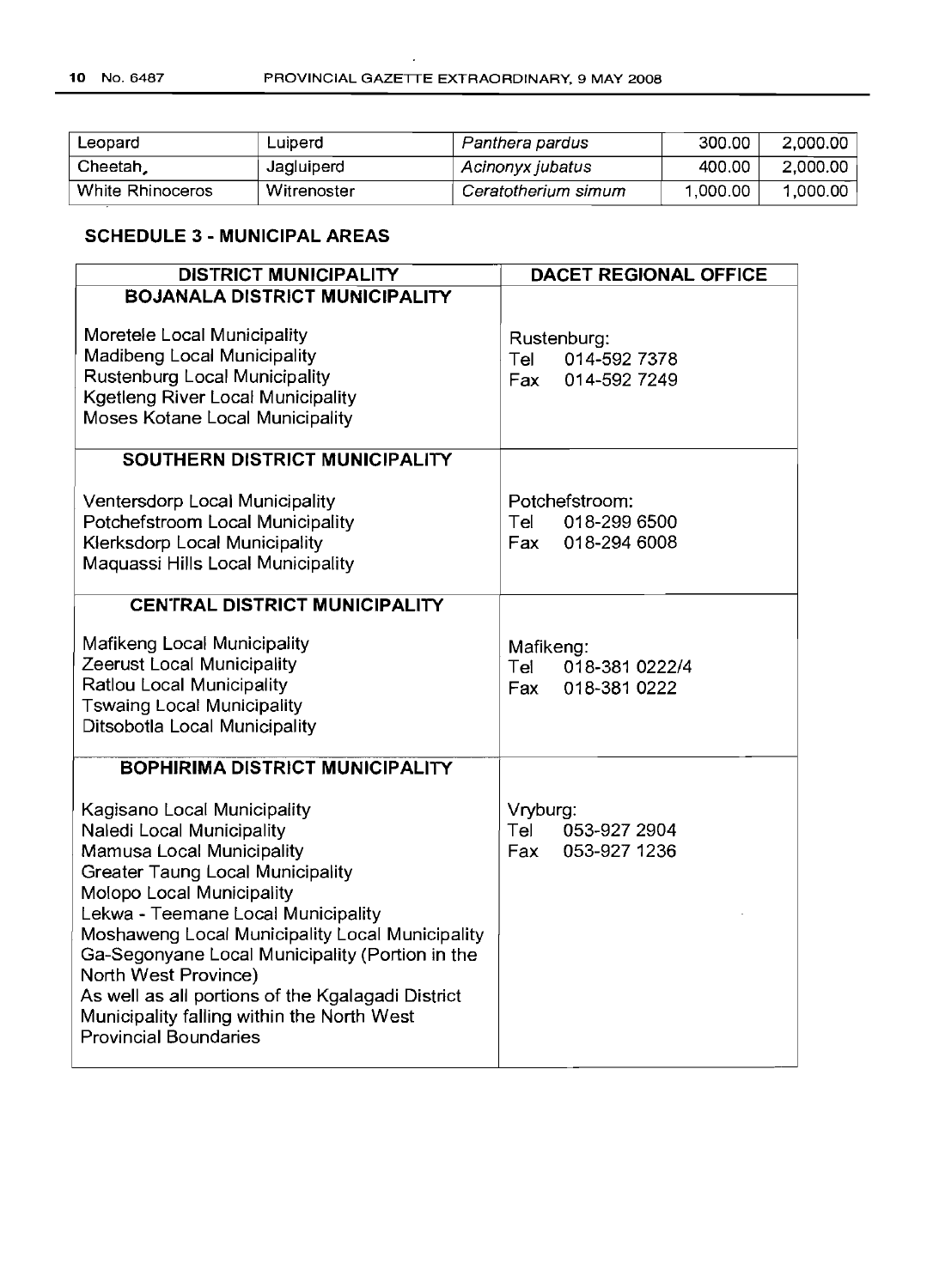## SCHEDULE 4



## the dace

Department: Agriculture, Conservation and Environment North West Provincial Government Republic of South Africa

Agricentre Building Cnr: Dr James Morake & Stadium Road Private Bag X 2039 Mmabatho, 2735 Republic of South Africa Tel: +27 (18) 389 Sill Fax: +27 (18) 389 5640

#### DIRECTORATE: BIODIVERSITY

#### MANAGEMENT AND CONSERVATION

### GAME HUNTING REPORT FORMAT FOR NON-EXEMPTED FARMS WITHIN THE NORTH WEST PROVINCE (MUST BE COMPILED PER FARM)

| Name of Landowner                    |               |                                                                                   |                                         |                  |                                         |      |                                          |                                                                                                |
|--------------------------------------|---------------|-----------------------------------------------------------------------------------|-----------------------------------------|------------------|-----------------------------------------|------|------------------------------------------|------------------------------------------------------------------------------------------------|
| Tel:                                 |               |                                                                                   |                                         |                  |                                         | Fax: |                                          |                                                                                                |
|                                      |               | Registered Farm Name and Number                                                   |                                         |                  |                                         |      |                                          |                                                                                                |
| Local Municipal Area                 |               |                                                                                   |                                         |                  |                                         |      |                                          |                                                                                                |
|                                      |               | GPS Position of property (if available)                                           |                                         |                  |                                         |      |                                          |                                                                                                |
| Permit numbers                       |               | <b>Species</b>                                                                    |                                         | Male             |                                         |      | Female                                   | Permit not utilized                                                                            |
|                                      |               |                                                                                   |                                         |                  |                                         |      |                                          |                                                                                                |
|                                      |               |                                                                                   |                                         |                  |                                         |      |                                          |                                                                                                |
|                                      | of veld, etc) | General Comments (e.g. pregnancies,<br>general availability of animals, condition |                                         |                  |                                         |      |                                          |                                                                                                |
|                                      |               | completion of the sections below is optional but will be appreciated.             |                                         |                  |                                         |      |                                          | The Department is in the process of compiling a social profile of hunters in the Province. The |
| Total<br>number of<br>hunters        |               | Total number of<br>male hunters                                                   | Total<br>number of<br>Female<br>hunters |                  | Number of non-<br>white male<br>hunters |      | Number of<br>non-white<br>female hunters | Number of Non-<br>South African<br>Hunters*                                                    |
|                                      |               |                                                                                   |                                         |                  |                                         |      |                                          |                                                                                                |
| Total<br>number of<br>game killed    |               | How many by<br>males?                                                             | How many<br>by<br>females?              | non-white males? | How many by                             |      | How many by<br>non-white<br>females?     | How many by<br>Non-South<br>Africans?                                                          |
| *Please state country(ies) of origin |               |                                                                                   |                                         |                  |                                         |      |                                          |                                                                                                |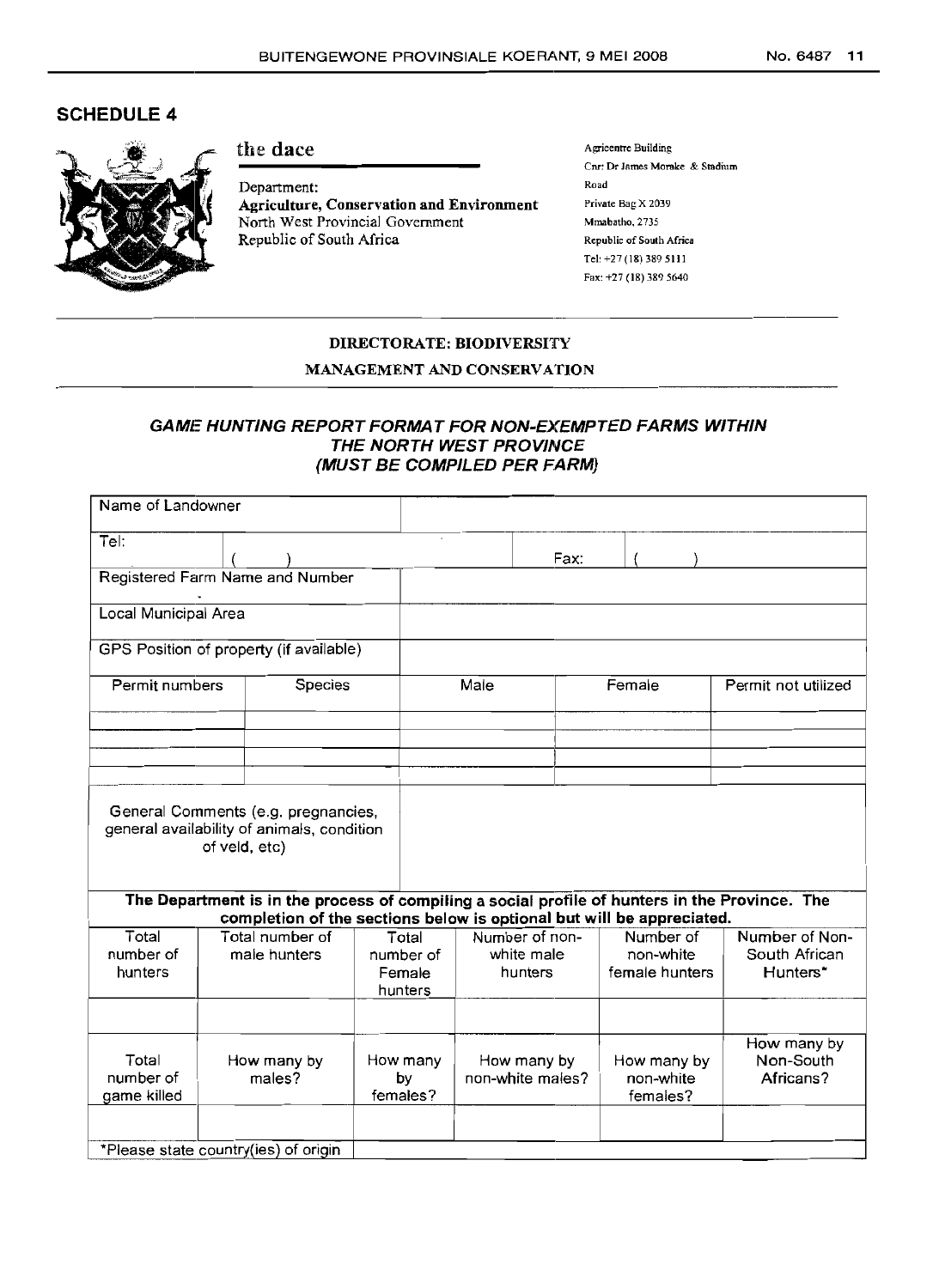### SCHEDULE 5



#### the dace

Department: Agriculture, Conservation and Environment North West Provincial Government Republic of South Africa

Agricentre Building Cnr: Dr James Morake & Stadium Road Private Bag X 2039 Mmabatho, 2735 Republic of South Africa Tel: +27 (18) 389 SIll Fax: +27 (18) 389 5640

#### DIRECTORATE: BIODIVERSITY

#### MANAGEMENT AND CONSERVATION

## BIRD HUNTING REPORT FORMA T FOR THE NORTH WEST PROVINCE (MUST BE COMPILED PER FARM)

| Name of Landowner                       |                                                                                                                                                                         |                                      |                                         |          |                                           |                                              |
|-----------------------------------------|-------------------------------------------------------------------------------------------------------------------------------------------------------------------------|--------------------------------------|-----------------------------------------|----------|-------------------------------------------|----------------------------------------------|
| Tel:                                    | $\overline{(\ }$                                                                                                                                                        |                                      | Fax:                                    | $\left($ |                                           |                                              |
| Registered Farm Name and Number         |                                                                                                                                                                         |                                      |                                         |          |                                           |                                              |
| Local Municipal Area                    |                                                                                                                                                                         |                                      |                                         |          |                                           |                                              |
| GPS Position of property (if available) |                                                                                                                                                                         |                                      |                                         |          |                                           |                                              |
| Permit numbers<br><b>Species</b>        |                                                                                                                                                                         |                                      | Numbers per species                     |          |                                           | Permit not utilized                          |
|                                         |                                                                                                                                                                         |                                      |                                         |          |                                           |                                              |
|                                         |                                                                                                                                                                         |                                      |                                         |          |                                           |                                              |
|                                         |                                                                                                                                                                         |                                      |                                         |          |                                           |                                              |
|                                         | General Comments (e.g. overall condition of birds,<br>general availability of birds, condition of veld, etc)                                                            |                                      |                                         |          |                                           |                                              |
|                                         |                                                                                                                                                                         |                                      |                                         |          |                                           |                                              |
|                                         | The Department is in the process of compiling a social profile of hunters in the Province. The<br>completion of the sections below is optional but will be appreciated. |                                      |                                         |          |                                           |                                              |
| Total number of<br>hunters              | Total number of<br>male hunters                                                                                                                                         | Total number<br>of Female<br>hunters | Number of non-<br>white male<br>hunters |          | Number of non-<br>white female<br>hunters | Number of<br>Non-South<br>African<br>Hunters |
|                                         |                                                                                                                                                                         |                                      |                                         |          |                                           |                                              |